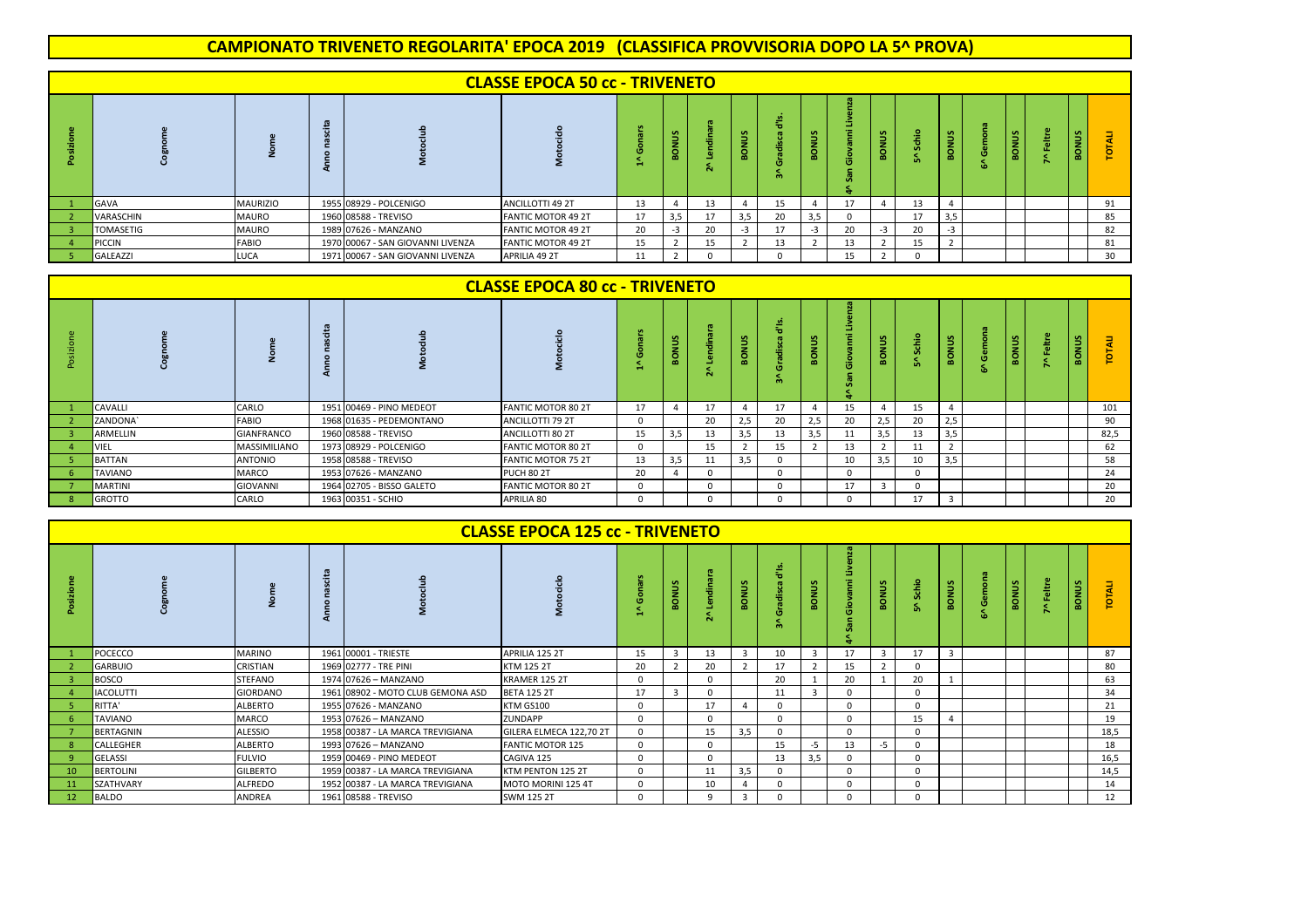|                  |                 |                                  | <b>CLASSE EPOCA 175 cc - TRIVENETO</b> |    |                |          |              |                   |     |    |     |          |              |           |         |              |      |
|------------------|-----------------|----------------------------------|----------------------------------------|----|----------------|----------|--------------|-------------------|-----|----|-----|----------|--------------|-----------|---------|--------------|------|
|                  |                 |                                  |                                        |    | ONUS           | <b>A</b> | <b>BONUS</b> | ഇ<br>÷<br>o<br>m. | š   |    |     | 흠        | <b>BONUS</b> | <b>SA</b> | 휻<br>к. | <b>BONUS</b> |      |
| POLI             | <b>MATTEO</b>   | 1970 08588 - TREVISO             | SWM 134 2T                             | 20 | $\overline{2}$ | 20       |              | 20                |     | 20 |     | 20       |              |           |         |              | 110  |
| PELLEGRINI       | <b>ORESTE</b>   | 1952 00387 - LA MARCA TREVIGIANA | <b>PUCH 175 2T</b>                     | 17 |                |          |              |                   |     | 11 |     | 11       |              |           |         |              | 87   |
| CAPELLI          | <b>DAVIDE</b>   | 1960 08588 - TREVISO             | PUCH FRIGERIO 175 2T                   | 15 | 3,5            | 13       | 3,5          | 15                | 3,5 | 13 | 3,5 | 13       | 3,5          |           |         |              | 86,5 |
| DEGANO           | ALESSANDRO      | 1961 00387 - LA MARCA TREVIGIANA | KTM 175 2T                             |    |                | 17       |              |                   |     | 15 |     | 15       | 3            |           |         |              | 76   |
| <b>BERTOLINI</b> | <b>GILBERTO</b> | 1959 00387 - LA MARCA TREVIGIANA | SWM 175 2T                             |    |                |          |              | n                 |     | 17 | 3,5 | 17       | 3,5          |           |         |              | 41   |
| <b>FAORO</b>     | <b>GIOVANNI</b> | 1966 00469 - PINO MEDEOT         | <b>SUZUKI 175,00 2T</b>                | 13 | 2,5            |          |              | $\Omega$          |     |    |     | $\Omega$ |              |           |         |              | 15,5 |
| ZARO             | <b>GUSEPPE</b>  | 1959 08588 - TREVISO             | <b>DKW-SACHS</b>                       |    |                |          |              |                   |     |    |     | 10       | 3,5          |           |         |              | 13,5 |

|           |                   |                    |                                   | <b>CLASSE EPOCA 250 cc - TRIVENETO</b> |          |                         |    |                |                             |                |              |                       |          |                  |   |                                     |             |              |      |
|-----------|-------------------|--------------------|-----------------------------------|----------------------------------------|----------|-------------------------|----|----------------|-----------------------------|----------------|--------------|-----------------------|----------|------------------|---|-------------------------------------|-------------|--------------|------|
| Posizione |                   |                    |                                   |                                        |          | S<br><b>NO8</b>         |    | ട്ട<br>ings    | غ"<br>g<br>radiso<br>ø<br>m | చి<br>종        |              | v.<br>E<br><b>SON</b> | Schio    | ്ട<br><b>BON</b> | o | <b>SA</b><br>э<br>종<br>$\mathbf{m}$ | eltre<br>ь. | <b>BONUS</b> |      |
|           | DE CECCO          | <b>ANDREA</b>      | 1963 02408 - ALBATROS             | YAMAHA 250 2T                          | 20       | $\overline{\mathbf{3}}$ | 20 | $\mathbf{3}$   | 20                          | $\overline{3}$ | 20           | $\mathbf{z}$          | 13       | 3                |   |                                     |             |              | 108  |
|           | ZAMARO            | <b>ENORE</b>       | 1958 07626 - MANZANO              | SWM 250 2T                             | 15       | 3,5                     | 10 | 3,5            | 11                          | 3,5            | 10           | 3,5                   | 15       | 3,5              |   |                                     |             |              | 78,5 |
|           | <b>VESCA</b>      | <b>MANRICO</b>     | 1970 09456 - MMVV GRADO ASD       | PUCH FRIGERIO 250 2T                   | 13       | $\overline{2}$          | 13 | $\overline{2}$ | 13                          |                | 11           |                       | 17       |                  |   |                                     |             |              | 77   |
|           | <b>BRAIDOTTI</b>  | <b>MASSIMO</b>     | 1971 00469 - PINO MEDEOT          | PUCH FRIGERIO 248,40 2T                | 17       | 2                       | 17 |                | 17                          |                | 15           |                       | 0        |                  |   |                                     |             |              | 74   |
|           | <b>BORIN</b>      | <b>CLAUDIO</b>     | 1955 00387 - LA MARCA TREVIGIANA  | <b>MAICO 250 2T</b>                    | 10       | $\overline{a}$          |    | 4              | 8                           |                |              |                       | 10       |                  |   |                                     |             |              | 62   |
|           | ZAMPARUTTI        | ALESSANDRO         | 1965 07626 - MANZANO              | <b>PUCH 250</b>                        | $\Omega$ |                         |    |                | 15                          | 2,5            | 13           | 2,5                   | 20       | 2,5              |   |                                     |             |              | 55,5 |
|           | <b>BENVEGNU</b>   | <b>FILIPPO</b>     | 1962 00387 - LA MARCA TREVIGIANA  | <b>VILLA 246,20 2T</b>                 | 11       | $\overline{3}$          |    | 3              | 0                           |                |              |                       | 11       |                  |   |                                     |             |              | 39   |
| -8        | <b>NAPPI</b>      | <b>ALFREDO</b>     | 1956 00387 - LA MARCA TREVIGIANA  | <b>SWM 248 2T</b>                      | O        |                         |    | $\Delta$       | 10                          | $\overline{4}$ | $\mathbf{R}$ |                       | 0        |                  |   |                                     |             |              | 39   |
|           | MANFE'            | <b>MARIO</b>       | 1963 00067 - SAN GIOVANNI LIVENZA | CAGIVA 248 2T                          | O        |                         |    |                | q                           |                |              | 3                     | $\Omega$ |                  |   |                                     |             |              | 24   |
| 10        | <b>DEVINCENTI</b> | PAOLO              | 1965 07626 - MANZANO              | KRAMER 250 2T                          | $\Omega$ |                         |    |                | $\Omega$                    |                | 17           | 2,5                   | $\Omega$ |                  |   |                                     |             |              | 19,5 |
| 11        | <b>ACCAINO</b>    | LORIS              | 1961 07626 - MANZANO              | KTM 250 2T                             | O        |                         | 15 | $\mathbf{3}$   | 0                           |                |              |                       | $\Omega$ |                  |   |                                     |             |              | 18   |
| 12        | <b>FURLAN</b>     | <b>GIANANTONIO</b> | 1956 08588 - TREVISO              | HUSQVARNA 240 2T                       | O        |                         | 11 |                | $\Omega$                    |                |              |                       | $\Omega$ |                  |   |                                     |             |              | 15   |
| 13        | <b>ANTONINI</b>   | <b>CLAUDIO</b>     | 1957 00001 - TRIESTE              | <b>MAICO 250 2T</b>                    | a        | 3,5                     |    |                | $\Omega$                    |                |              |                       | $\Omega$ |                  |   |                                     |             |              | 12,5 |

|     |                |                |                                  | <b>CLASSE EPOCA OLTRE 250 cc - TRIVENETO</b> |    |                |    |              |             |     |          |      |        |                |                     |                   |              |      |
|-----|----------------|----------------|----------------------------------|----------------------------------------------|----|----------------|----|--------------|-------------|-----|----------|------|--------|----------------|---------------------|-------------------|--------------|------|
|     |                |                |                                  |                                              |    | 홍              |    | <b>BONUS</b> | ъ<br>÷      |     |          | ONUS | 흫<br>m | <b>BONUS</b>   | ō<br>$\overline{1}$ | <b>S</b><br>BONUS | <b>BONUS</b> |      |
|     | CHIESA         | MANUEL         | 1973 08588 - TREVISO             | <b>PUCH 347 2T</b>                           | 17 | $\overline{2}$ | 20 |              | 17          |     |          |      | 13     | $\overline{2}$ |                     |                   |              | 94   |
|     | <b>BRUNINO</b> | ALESSANDRO     | 1949 00387 - LA MARCA TREVIGIANA | KAWASAKI 300 4T                              | 15 | 4              |    |              | 11          |     | 13       |      | 11     | $\overline{a}$ |                     |                   |              | 66   |
| -3  | SANT           | <b>MAURO</b>   | 1968 08202 - TAGLIAMENTO         | HUSQVARNA 450 4T                             |    |                |    |              | $\mathbf 0$ |     | 20       | 2,5  | 20     | 2,5            |                     |                   |              | 45   |
|     | <b>PETRIS</b>  | <b>STEFANO</b> | 1969 07626 - MANZANO             | <b>PUCH</b>                                  |    |                |    |              | 15          |     | 15       |      |        |                |                     |                   |              | 34   |
|     | CANDIOTTO      | <b>MARCO</b>   | 1967 00387 - LA MARCA TREVIGIANA | HONDA 280,00 4T                              |    |                | 15 | 2,5          | 13          | 2,5 | 0        |      |        |                |                     |                   |              | 33   |
|     | ZAMARO         | MARCELLO       | 1960 07626 - MANZANO             | PUCH FRIGERIO 347 2T                         | 20 | 3,5            |    |              | $\mathbf 0$ |     | $\Omega$ |      |        |                |                     |                   |              | 23,5 |
|     | DI LENARDO     | <b>MARCO</b>   | 1969 07626 - MANZANO             | <b>PUCH</b>                                  |    |                |    |              | 20          |     | $\Omega$ |      |        |                |                     |                   |              | 22   |
| -8  | CALDOGNETTO    | ANGELO         | 1963 08288 - ASTICO              | HONDA 500 4T                                 |    |                | 17 | 3            | $\Omega$    |     | 0        |      |        |                |                     |                   |              | 20   |
| -9  | <b>ORIOLI</b>  | <b>DINO</b>    | 1965 07626 - MANZANO             | <b>PUCH</b>                                  |    |                |    |              | $\Omega$    |     | $\Omega$ |      | 17     | 2,5            |                     |                   |              | 19,5 |
| 10  | SPARER         | PHILIPP        | 1972 07626 - MANZANO             | MAICO                                        |    |                |    |              | $\Omega$    |     | 0        |      | 15     | 2              |                     |                   |              | 17   |
| -11 | <b>BUJA</b>    | ALESSANDRO     | 1975 00387 - LA MARCA TREVIGIANA | YAMAHA 490 2T                                |    |                | 13 |              |             |     |          |      |        |                |                     |                   |              | 14   |